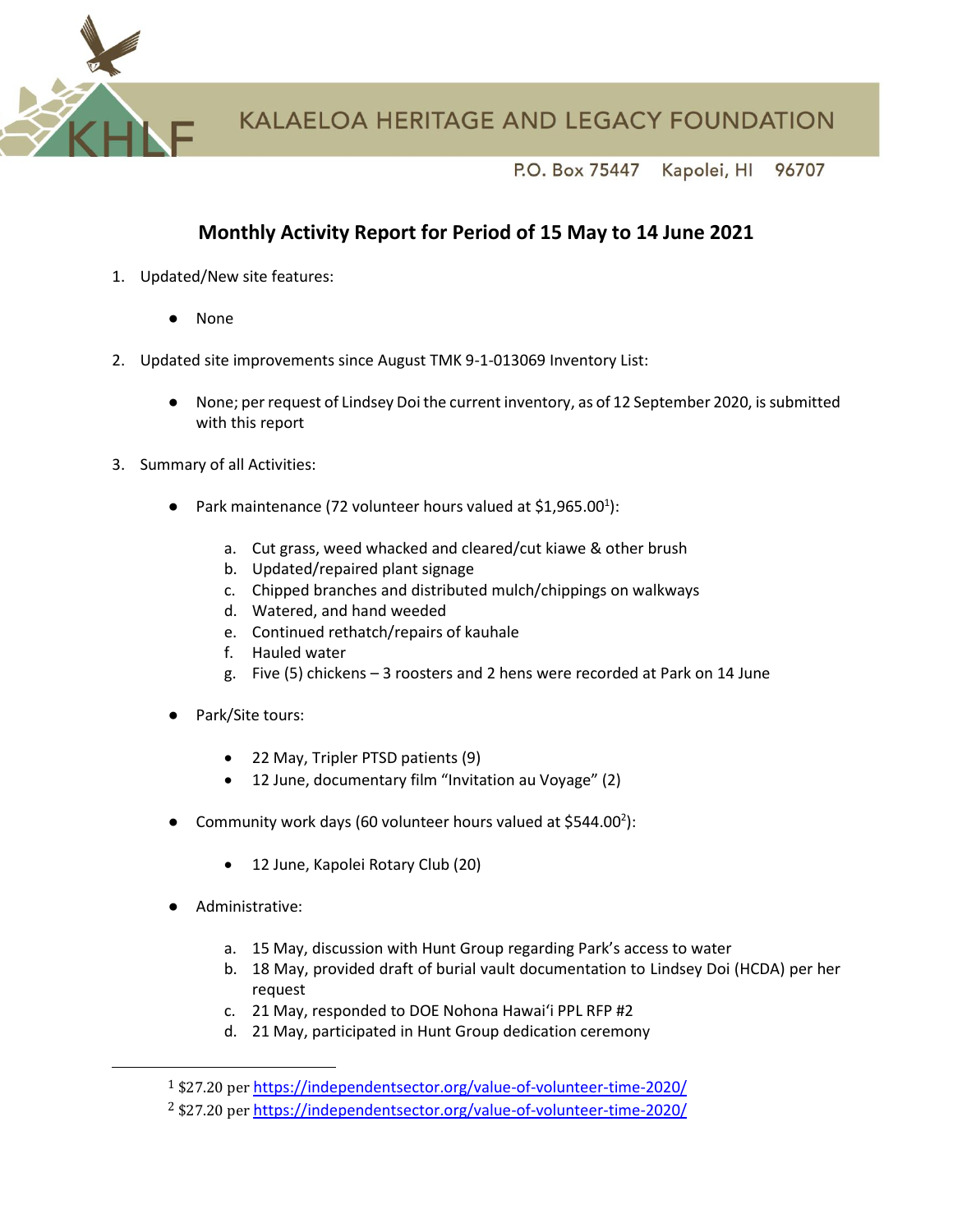

P.O. Box 75447 Kapolei, HI 96707

- e. 24 May, UWHO Anthropology/Archaeology summer field study class
- f. 26 May, UWHO Anthropology/Archaeology summer field study class
- g. 26 May, distributed updated guidance inline with State/County changes to COVID-19 mitigations
- h. 27 May, finalized/executed Kalaeloa Heritage Park photo loan exhibit with UHWO library
- i. 28 May, UWHO Anthropology/Archaeology summer field study class
- j. 29 May, responded to request for information from Tokai University regarding volunteer opportunities for students
- k. 31 May, Memorial Day observance at site of TBM-3Q crash
- l. 01 June, responded to request for information from Abbey Road Travel regarding volunteer opportunities for students
- m. 02 June, UWHO Anthropology/Archaeology summer field study class
- n. 03 June, participated in Zoom meeting with Abbey Road Travel to discuss volunteer opportunities in July
- o. 03 June, responded to AHCC request for information regarding Kalaeloa Heritage Park
- p. 03 June, received notice of Ka Papa o Kakuhihewa grant availability; Board will be investigating grant requirements/qualifications
- q. 04 June, UWHO Anthropology/Archaeology summer field study class
- r. 04 June, requested feedback/comment regarding draft burial vault documentation from OIBC council members
- s. 04 June, requested update on draft burial vault documentation from Regina Hilo (SHPD)
- t. 04 June, requested status of the Stewardship Agreement from Lindsey Doi (HCDA)
- u. 06 June, participated in 79<sup>th</sup> annual commemoration of Midway and dedication of NAS Barbers Point memorial
- v. 07 June, UWHO Anthropology/Archaeology summer field study class
- w. 07 June, responded to recommendation by Lindsey Doi (HCDA) to pursue extension of current ROE (due to slowness of SHPD response regarding draft documentation)
- x. 07 June, copied Lindsey Doi (HCDA) with response from Kamana'o Mills (OIBC) and his recommendation to finalize draft burial vault documentation with SHPD
- y. 09 June, UWHO Anthropology/Archaeology summer field study class
- z. 09 June, KHLF Board meeting
- aa. 09 June, discussed Hunt Master Plan presentation with Kiran Polk
- bb. 10 June, discussed final presentation by UHWO Anthropology/Archaeology students with Dr. Kirsten Vacca
- cc. 11 June, received request from SSG Kuewa of D company, 2<sup>nd</sup> Brigade, 25<sup>th</sup> Aviation Regiment regarding volunteer opportunities at the Kalaeloa Heritage Park
- dd. 14 June, UWHO Anthropology/Archaeology summer field study class

Please let me know if you have any questions. Copies of signed waiver forms available upon request. Copies of this report will be delivered via email (postal mail by request only).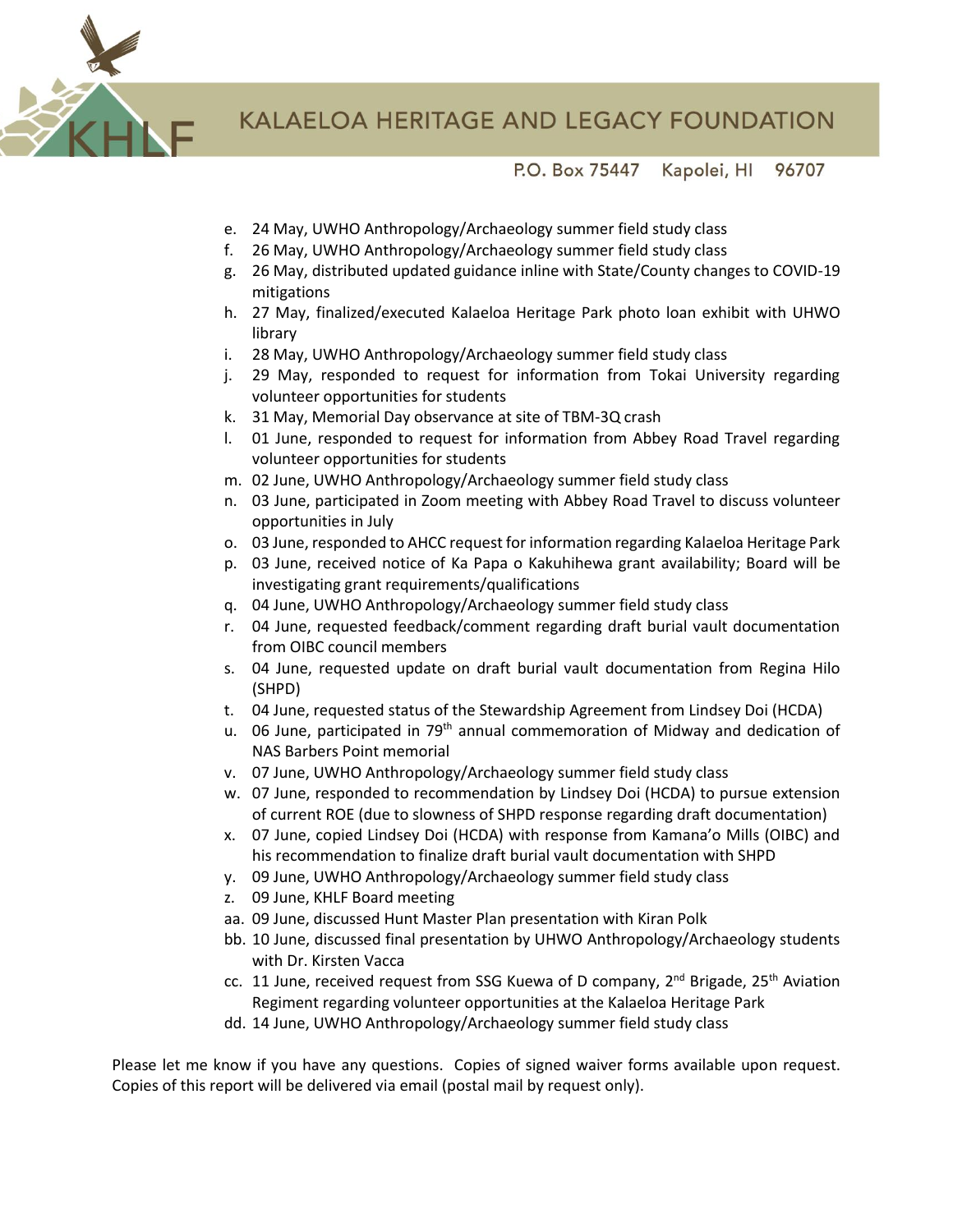

Kapolei, HI P.O. Box 75447 96707

Mahalo, Dwight Victor President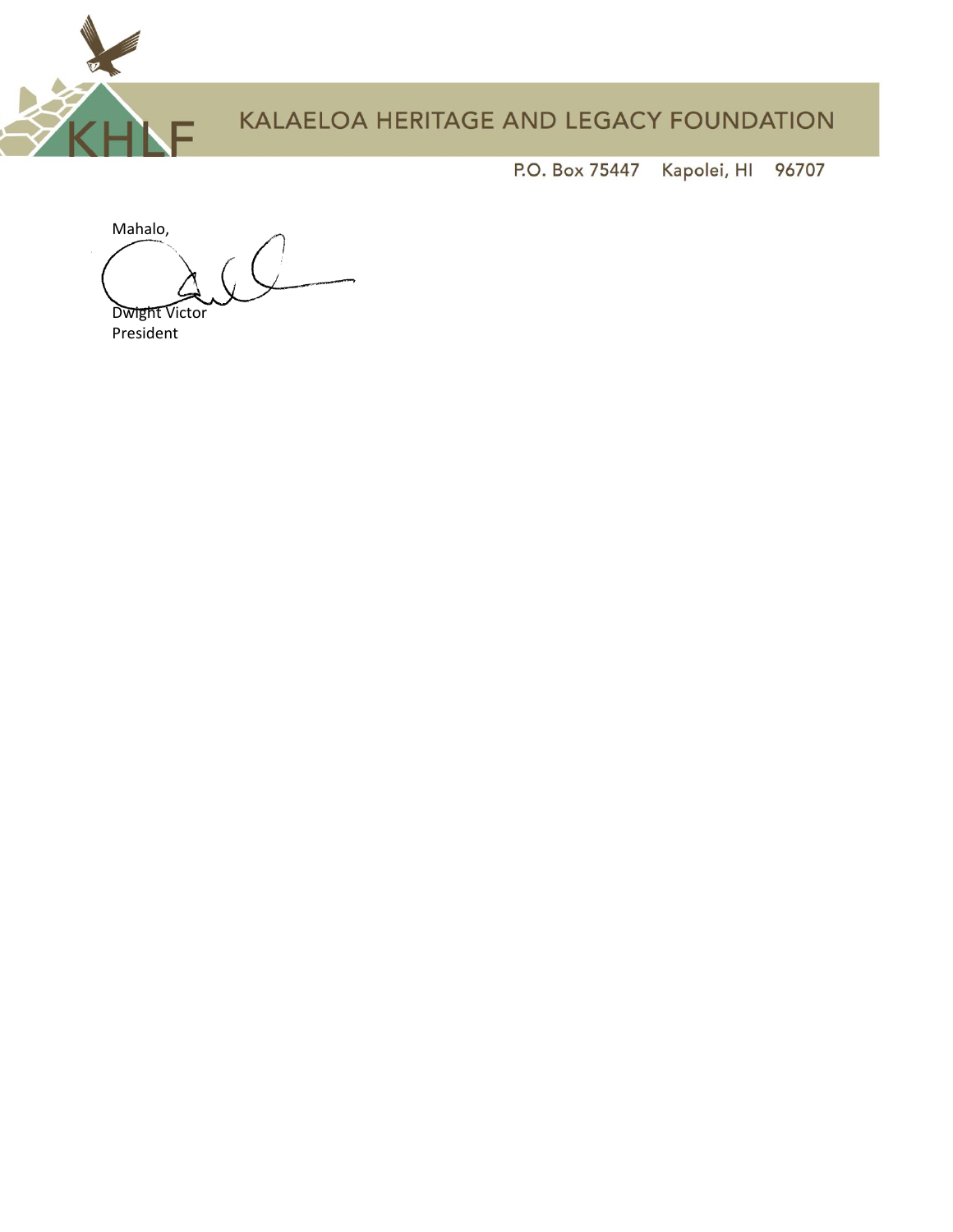

P.O. Box 75447 Kapolei, HI 96707

## **TMK 9-1-013069 Inventory List**

Updated 12 September 2020

Site 1753, which is encompassed by TMK 9-1-013069, is a complex of Hawaiian habitation and agricultural sites/structures which includes historic site 5114 (a WWII plane wreck) and a paved Hawaiian trail (Kūalaka`i).

This table lists the inventory of structures/sites identified in TMK 9-1-013069 as confirmed by Charlyn Ontai (HCDA).

| #              | <b>KHLF Description</b>               | <b>HCDA</b><br>confirmed | <b>HCDA Notes</b>     |
|----------------|---------------------------------------|--------------------------|-----------------------|
| 1              | Paved trail                           | 22 Nov 2019              | Stone Kualaka'i trail |
| $\overline{2}$ | Sinkhole; burial                      | 21 Jan 2020              |                       |
| 3              | Residential enclosure                 | 22 Nov 2019              |                       |
| 4              | Sinkhole; agricultural                | 22 Nov 2019              | Ti leaf in sinkhole   |
| 5              | Residential enclosure                 | 21 Jan 2020              |                       |
| 6              | Sinkhole; possibly agricultural       | 22 Nov 2019              | Water sinkhole        |
| $\overline{7}$ | Circular mound; burial                | 22 Nov 2019              |                       |
| 8              | Circular mound; possibly agricultural | 22 Nov 2019              | Possible burial site  |
| 9              | Residential enclosure                 | 22 Nov 2019              | Temporary housing     |
| 10             | Circular mound; agricultural          | 22 Nov 2019              | Temporary housing     |
| 11             | Residential enclosure                 | 22 Nov 2019              | Temporary housing     |
| 12             | Residential enclosure                 | 22 Nov 2019              | Temporary housing     |
| 13             | Sinkhole; possibly residential        | 22 Nov 2019              | Large walled sinkhole |
| 14             | Not part of TMK 9-1-013069            |                          |                       |
| 15             | Residential enclosure                 | 21 Jan 2020              |                       |
| 16             | Sinkhole; agricultural                | 21 Jan 2020              | Too many sinkholes in |
| 17             | Sinkhole; agricultural                | 21 Jan 2020              | area to determine     |
| 18             | Possible non-indigenous enclosure     |                          | Unable to verify      |
| 19             | Not part of TMK 9-1-013069            |                          |                       |
| 20             | Circular mound; agricultural          | 21 Jan 2020              | Possible burial site  |
| 21             | Possible disturbed area               | 21 Jan 2020              |                       |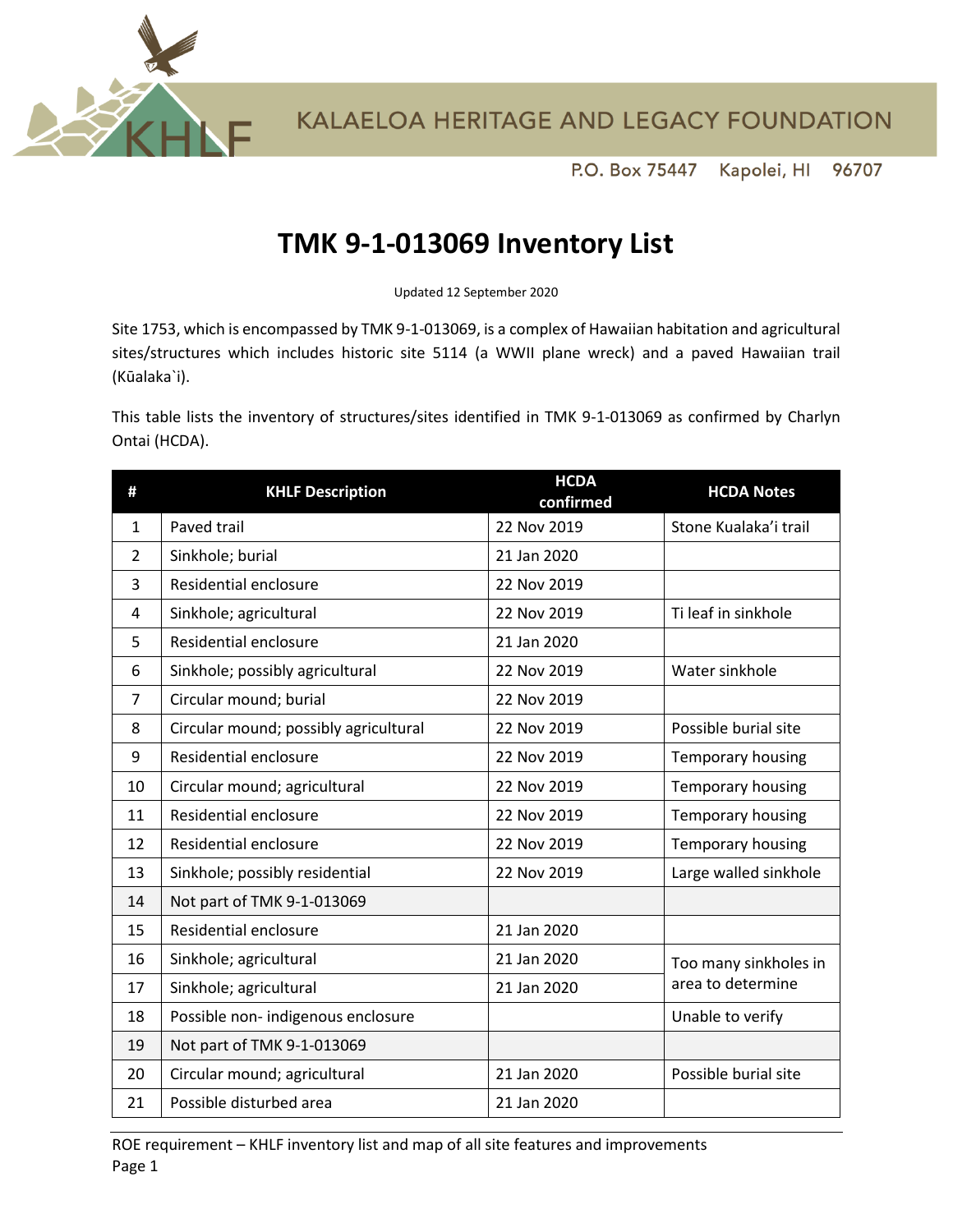

## KALAELOA HERITAGE AND LEGACY FOUNDATION

Kapolei, HI 96707 P.O. Box 75447

| #  | <b>KHLF Description</b>    | <b>HCDA</b><br>confirmed | <b>HCDA Notes</b>     |
|----|----------------------------|--------------------------|-----------------------|
| 22 | Residential enclosure      | 21 Jan 2020              |                       |
| 23 | Residential enclosure      | 22 Nov 2019              | Possible food storage |
| 24 | Not part of TMK 9-1-013069 |                          |                       |
| 25 | Not part of TMK 9-1-013069 |                          |                       |
| 26 | Not part of TMK 9-1-013069 |                          |                       |
| 27 | Not part of TMK 9-1-013069 |                          |                       |
| 28 | Not part of TMK 9-1-013069 |                          |                       |
| 29 | Not part of TMK 9-1-013069 |                          |                       |
| 30 | Not part of TMK 9-1-013069 |                          |                       |
| 31 | Not part of TMK 9-1-013069 |                          |                       |
| 32 | Not part of TMK 9-1-013069 |                          |                       |
| 33 | Not part of TMK 9-1-013069 |                          |                       |
| 34 | Not part of TMK 9-1-013069 |                          |                       |
| 35 | Not part of TMK 9-1-013069 |                          |                       |
| 36 | Not part of TMK 9-1-013069 |                          |                       |
| 37 | Not part of TMK 9-1-013069 |                          |                       |
| 38 | Not part of TMK 9-1-013069 |                          |                       |
| 39 | Not part of TMK 9-1-013069 |                          |                       |
| 40 | Not part of TMK 9-1-013069 |                          |                       |
| 41 | Not part of TMK 9-1-013069 |                          |                       |
| 42 | Not part of TMK 9-1-013069 |                          |                       |
| 43 | Not part of TMK 9-1-013069 |                          |                       |
| 44 | Not part of TMK 9-1-013069 |                          |                       |
| 45 | Not part of TMK 9-1-013069 |                          |                       |
| 46 | Not part of TMK 9-1-013069 |                          |                       |
| 47 | Not part of TMK 9-1-013069 |                          |                       |
| 48 | Not part of TMK 9-1-013069 |                          |                       |
| 49 | Sinkhole; agricultural     | 22 Nov 2019              | <b>Built by KHLF</b>  |
| 50 | Residential enclosure      | 21 Jan 2020              |                       |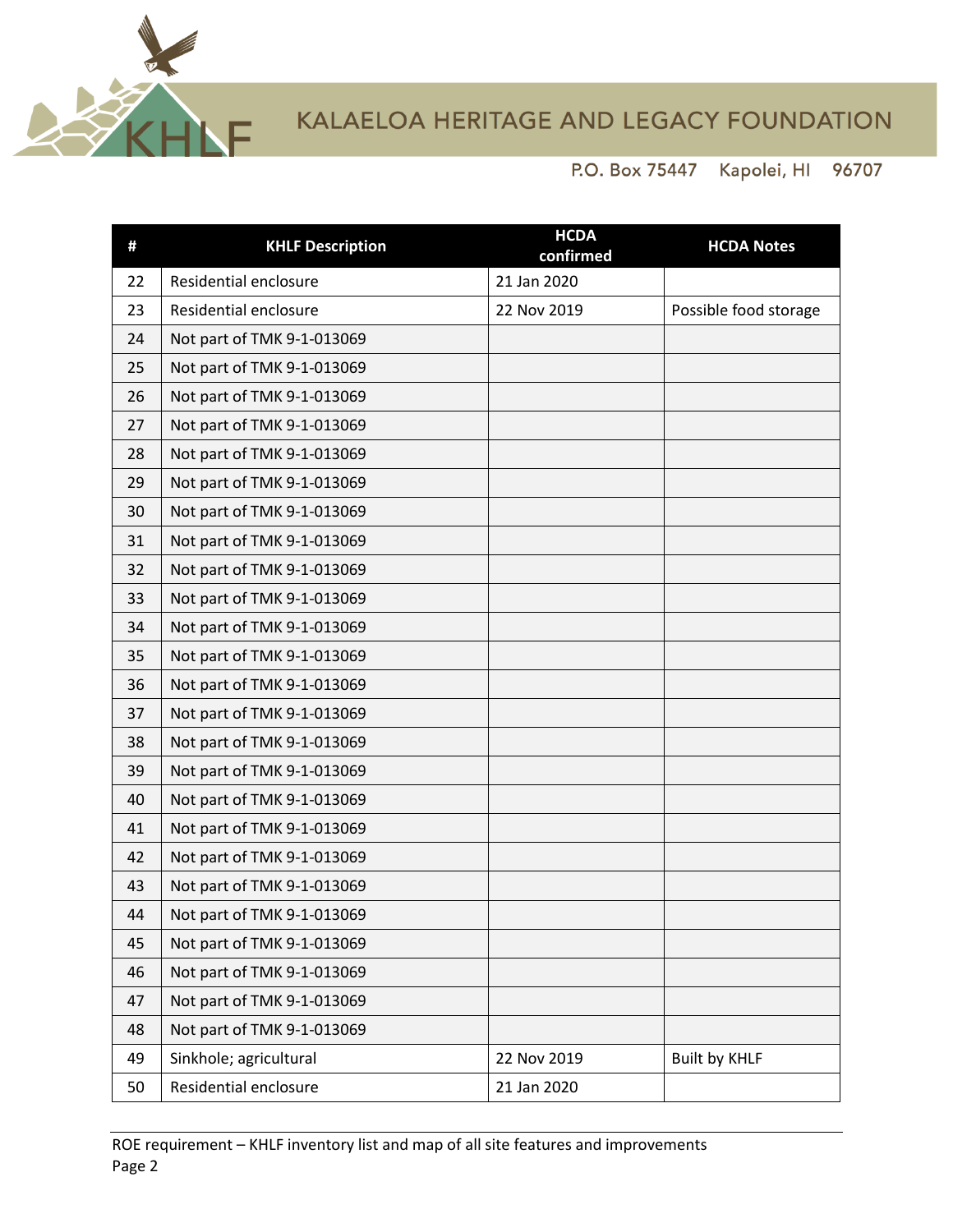

## KALAELOA HERITAGE AND LEGACY FOUNDATION

P.O. Box 75447 Kapolei, HI 96707

| <b>KHLF Description</b> | <b>HCDA</b><br>confirmed | <b>HCDA Notes</b> |
|-------------------------|--------------------------|-------------------|
| Sinkhole; burial        | 22 Nov 2019              |                   |

This table lists the additional inventory of structures/sites within TMK 9-1-013069 as confirmed by Charlyn Ontai (HCDA).

| #         | <b>KHLF Description</b>            | <b>HCDA</b><br><b>Confirmed</b> | <b>HCDA Notes</b>     |
|-----------|------------------------------------|---------------------------------|-----------------------|
| К         | <b>KHLF Kauhale</b>                | 22 Nov 2019                     | Built by KHLF 2012    |
| <b>BC</b> | <b>KHLF burial crypt</b>           | 22 Nov 2019                     | Built 2011 per SHPD   |
| 5114      | Aircraft wreckage                  | 22 Nov 2019                     |                       |
|           | Pop-up tents near sites 10 & 11    | 22 Nov 2019                     |                       |
|           | Benches (7) near sites 5114 and 23 | 22 Nov 2019                     |                       |
|           | Canopy tent & benches near site 13 | 22 Nov 2019                     |                       |
|           | Water truck and water totes        | 22 Nov 2019                     | Near fence line       |
|           | Porta-potties (2)                  | 22 Nov 2019                     | End of Long Island Rd |
|           | Shipping containers (2)            | 21 Jan 2020                     |                       |
|           | Water pump                         | 21 Jan 2020                     |                       |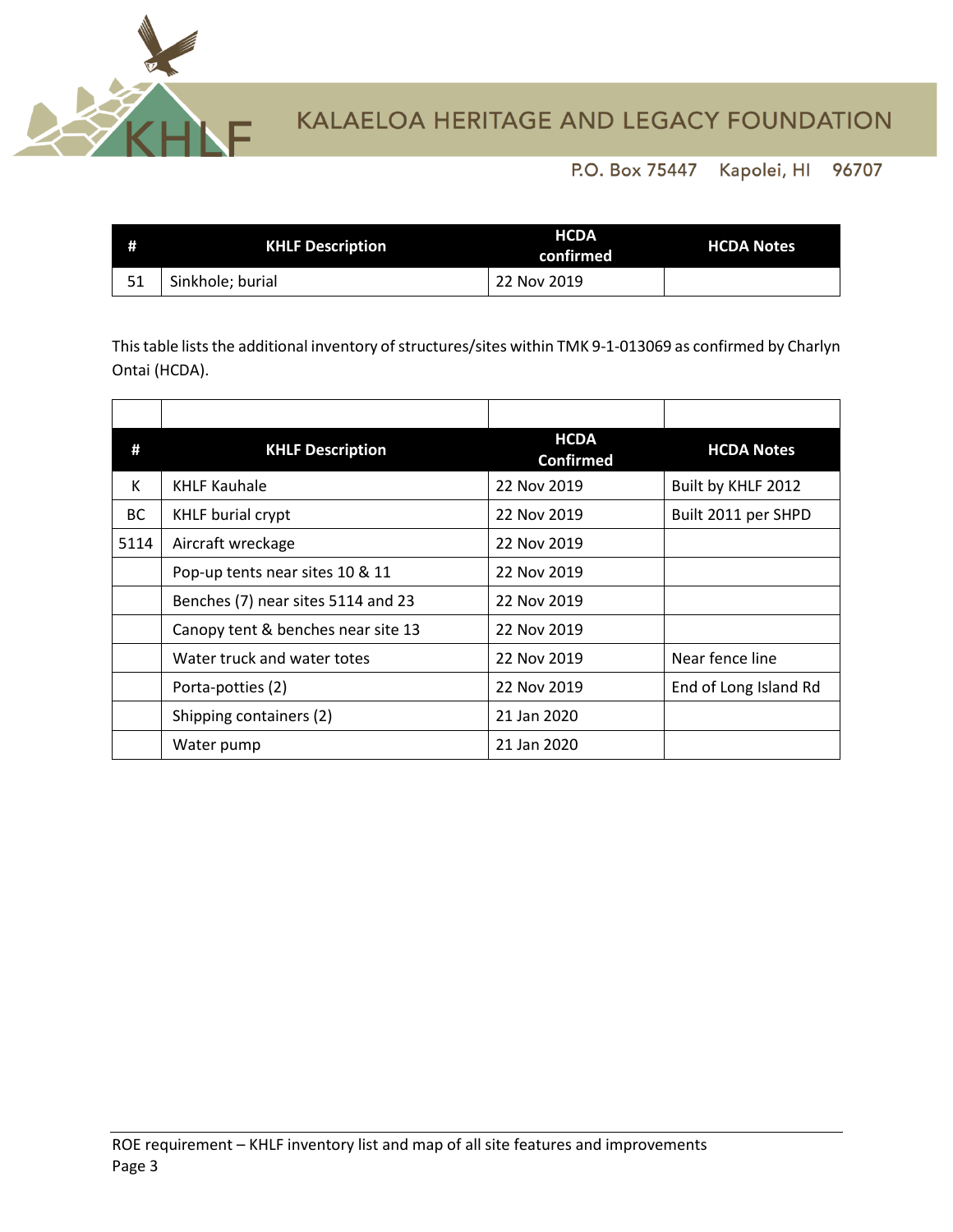The following pages include diagrams that were pulled from th[e Environmental Assessment created for HCDA by Townscape, Inc.](https://www.google.com/url?sa=t&rct=j&q=&esrc=s&source=web&cd=1&cad=rja&uact=8&ved=2ahUKEwiot53vlf_jAhXXtp4KHSh0DcwQFjAAegQIARAC&url=https%3A%2F%2Fdbedt.hawaii.gov%2Fhcda%2Ffiles%2F2014%2F09%2FKHP-Final-EA-w-Appendices_to-OEQC.pdf&usg=AOvVaw1mjMI6hKarUJ2aeVvZxo-X) The first diagram, Figure 1, shows the documented sites/features within TMK 9-1-013069. The second diagram, Figure 2 on the following page, shows the area of TMK 9-1-013069 in relation to Site 1752, which is encompassed by TMK 9-1-013067. All site/feature locations are approximate. Equipment items of a portable nature may not be located exactly as diagrammed; item(s) may be moved based on use case requirements.



Figure 1 - TMK 9-1-013069 Inventory Map